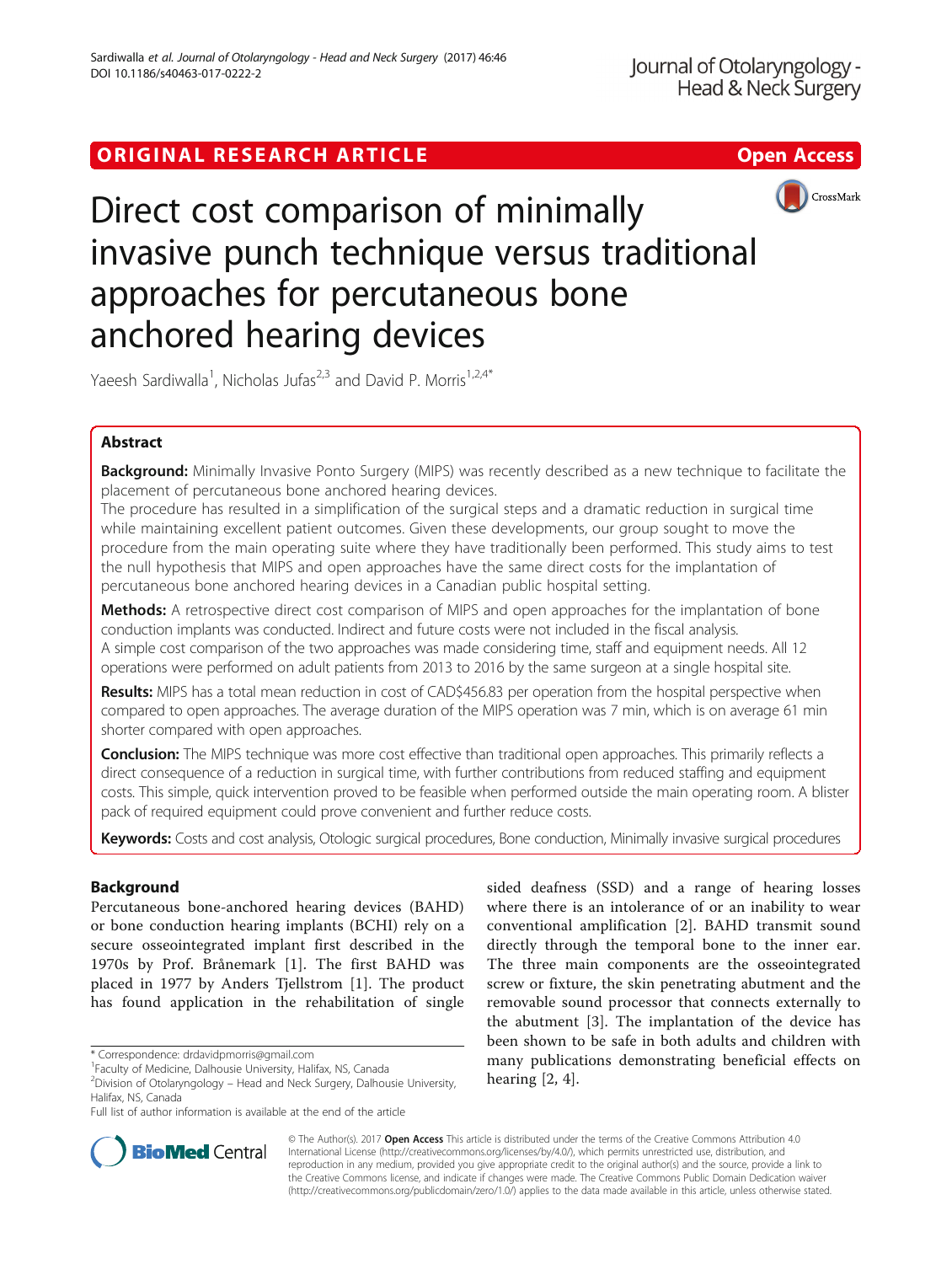A number of open techniques have been described where the drilling stages of the surgery are performed under direct vision. Traditional approaches have varied in the style of initial incision but most of them involved significant soft tissue undermining and excision in order to obtain the thin, hairless and immobile implant site that was deemed optimal for long term stability [\[5](#page-4-0)]. Such techniques were time-consuming and were often associated with significant bleeding. Many were previously performed under general anaesthesia at our institution for precisely these reasons.

In more recent years there has been a move to less soft tissue reduction and simplified linear incisions that in turn demanded the use of longer abutments [\[6](#page-4-0)]. As the surgical technique has become less invasive and surgical times have reduced, the procedures have been exclusively performed under local anaesthetic in our operating room.

In 2011, Hultcrantz et al. described the Minimally Invasive Ponto Surgery (MIPS) procedure using a 5 mm dermal punch to remove the limited tract of soft tissue needed to accommodate the Ponto (Oticon, Copenhagen, Denmark) abutment [[7](#page-4-0)]. The drilling procedure was then completed in seconds, through a cannula placed to protect the skin and soft tissues while holding cooling fluid. MIPS heralds a departure from the traditional "open approach" to percutaneous fixture placement. Soft tissue preservation and longer abutments placed in a few simple surgical steps mark a natural evolution in technique where technical simplification appears possible without compromise to patient care. Early evidence suggests that techniques preserving soft tissue result in favorable outcomes [[5](#page-4-0)].

In our series, we saw the significant reduction in surgical time and procedural invasiveness as a logistical opportunity to move such cases out of the main operating room. Our motivation to do so was driven by our desire to reduce the impact of this surgical intervention on our patients while maintaining a high standard of care and safety. As medical professionals we are constantly striving to deliver high quality, patient-centered care, balancing optimal outcomes from our interventions with the efficient use of finite resources [\[8](#page-4-0)].

Although direct, indirect and future costs should be considered to fully evaluate the monetary value of a health care intervention, this study focuses on direct costs. Direct costs include those of the surgeon, anesthesiologist, nursing staff, hospital resources and equipment costs. The objective of this study was to conduct a direct cost analysis comparing MIPS performed outside the OR to the traditional more open techniques in an OR setting at the Queen Elizabeth II Health Sciences Centre in Halifax, Nova Scotia. This is the first cost analysis of this type to be reported.

# **Methods**

## Patient information

A cost difference analysis of open approaches and MIPS procedures was performed using a retrospective analysis of direct costs. A total of 12 adult patients operated on by a single surgeon as day case procedures were evaluated. Indirect and future costs were excluded. There were 6 patients who received an abutment implant prior to July 2015 using the open approach in the OR setting. This sample was compared 6 MIPS procedures performed outside of the OR under local anesthetic. A minor procedures room (brachytherapy suite) that conformed to Infection Prevention and Control standards, particularly that of adequate air exchange, was used for the operation during this transition. A convenience sampling approach was used for patients in each group.

#### Cost analysis

A cost difference approach was used to evaluate the total costs of each procedure. The relevant resources to be evaluated were identified by mapping the patient's health journey. Costs that were similar between open approaches and MIPS procedures were negated in the analysis. The negated costs included pre-operative workup and consultation, hospital admission, as well as post-operative follow up (see [Discussion](#page-2-0) for clarification). As a result, only costs associated with the operative procedure itself were included in this direct cost analysis.

The costs and resources evaluated in this study were broken down in four major groups:

- 1. Surgeon's fee
- 2. Nurses' fees
- 3. Anesthesiologist's fee
- 4. Operative set-up/equipment

Costs associated with the two procedures were obtained from the Queen Elizabeth II Health Sciences Centre Business Department and relevant nursing staff following the guidance of previously published studies from our institution [\[9](#page-4-0)]. The average hourly salary for the health care providers involved in the operations was calculated. Billing codes through Medical Services Insurance (MSI) were used to determine the annual salary of surgeons, and divided by the average number of hours worked each week to yield an average hourly salary [[9\]](#page-4-0). The cost of sterilization and preparation of equipment trays for each procedure were itemized and priced by the business department. The costs of the anaesthetic items were not able to be included in the calculations due to limitations at our institution.

All costs were reported in Canadian Dollars (CAD).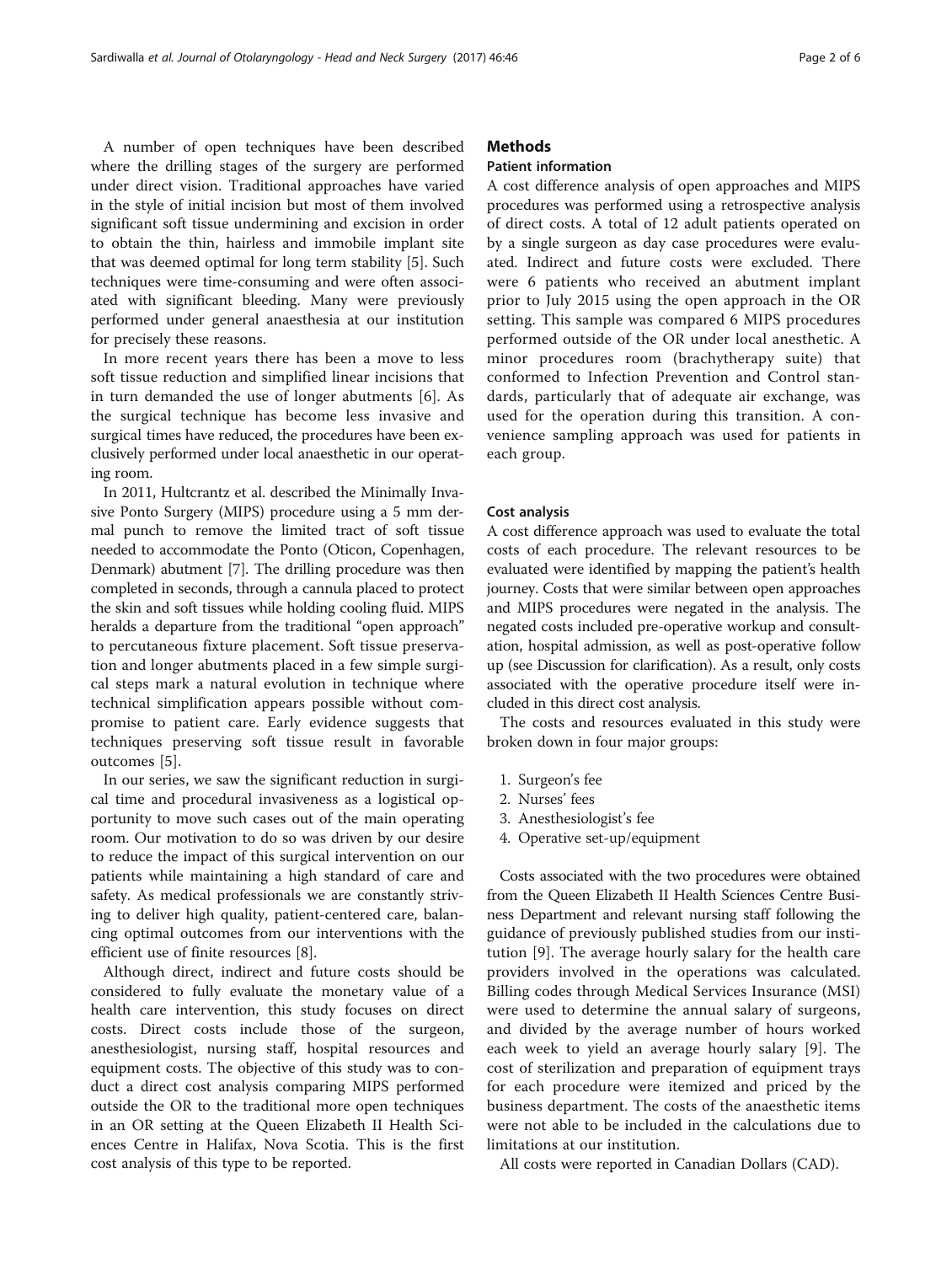# <span id="page-2-0"></span>Procedure mean time

For open approaches, OR records were sourced and the operating time was determined by subtracting the end time (patient leaving OR) from the start time (first incision). The MIPS time was calculated prospectively from the moment of skin punch, to the moment the healing cap had been placed.

# Results

The mean time for the MIPS procedure was 5 min and 55 s (0.10 h) and 1 h and 7 min (1.13 h) for the open approaches. The cost of staffing was \$44.72 per hour for nursing, \$140.00 per hour for the surgeons and \$125.00 per hour for the anesthesiologist at our facility. Two additional nurses and a single anesthesiologist were required for the open approaches in the OR versus MIPS. Total mean intraoperative costs for the open approach were \$451.05 and \$18.22 for MIPS. The MIPS technique therefore produced a cost saving of \$432.83 compared to the open approaches in terms of provider cost. Intraoperative costs are summarized in Table 1.

The total cost for sterilization of the equipment tray used in the MIPS procedure was found to be \$24.00 less than the standard open approaches. Costs of disposables and anesthesia resources were not available for our facility and therefore not included.

The MIPS technique produced a \$456.83 total cost saving when compared to open approaches for insertion of percutaneous bone anchored hearing devices. The cost saving can be broken down into the equipment and provider costs.

# **Discussion**

As clinicians we are primarily driven by safety and quality of care measures when faced with the choice of a new intervention for our patients. Once satisfied that these have been demonstrated, logistical issues of cost become our next responsible consideration. MIPS offers the opportunity of cost saving with no suggested negative impact to patient care [[5](#page-4-0), [7](#page-4-0)].

We confirmed a total cost saving of \$456.83 for MIPS compared the open approaches. The comparative cost saving calculated is independent of surgical venue meaning that the cost saving will be evident at institutions where moving MIPS outside the main OR is not possible. Our attempts to quantify costs associated with the preparation and sterilization of the MIPS equipment tray was somewhat challenging. We were only able to show a small cost saving of \$24.00 for equipment costs as bulk sterilization in our centre that has both large turnover and capacity is likely to under-estimate the potential savings that exist in a smaller facility or office setting.

It is intuitive and entirely feasible that equipment costs can be reduced even further in the future. Once out of the operating room setting, we reviewed the items required for this short procedure. The arrangement shown below (Fig. [1](#page-3-0)) is a significant departure from the previous requirement to open a full surgical tray. When soft tissue reduction was required, bleeding was the rule not the exception and cautery was essential. If the small dissector could be made disposable it could be included with a skin punch as additions to the currently offered blister-packed set. In short, the drill would be the only piece of equipment requiring sterilization. These proposals have clear implications both for costs associated with initial outlay to purchase items and equipment and for the subsequent costs of sterilizing and maintaining such equipment.

Small incidental costs that are no greater than those associated with the traditional approach include limited hair-shave, infiltration of local anaesthetic (at which stage skin thickness can be estimated) and sterile preparation and drape. A syringe with an attached plastic cannula and a bottle of cold saline are required for irrigation. Ribbon gauze with ointment can be left to the surgeon's discretion or a sponge disc could be a further addition to the blister pack.

In moving MIPS out the main suite of operating rooms, continued patient safety was our top priority. In close consultation with the infection control teams at our institution, the MIPS procedures were performed in a treatment room that still met particular specifications. Importance was placed on adequacy of air exchange. All supplies were removed from the room, appropriate

**Table 1** The costs and number of healthcare providers (HCP) required for MIPS versus open techniques

| Procedure type | <b>HCP</b>        | Number of HCP | Hourly wage (\$/h) | Hours                      | Total cost (\$) |
|----------------|-------------------|---------------|--------------------|----------------------------|-----------------|
| <b>MIPS</b>    | Nurse             |               | 44.72              | 0.10                       | 4.41            |
|                | Surgeon           |               | 140.00             | 0.10                       | 13.81           |
|                |                   |               |                    | <b>Total Provider Cost</b> | 18.22           |
| Open/Incision  | Nurse             | 3             | 44.72              | 1.13                       | 151.60          |
|                | Surgeon           |               | 140.00             | 1.13                       | 158.20          |
|                | Anaesthesiologist |               | 125.00             | 1.13                       | 141.25          |
|                |                   |               |                    | <b>Total Provider Cost</b> | 451.05          |
|                |                   |               |                    |                            |                 |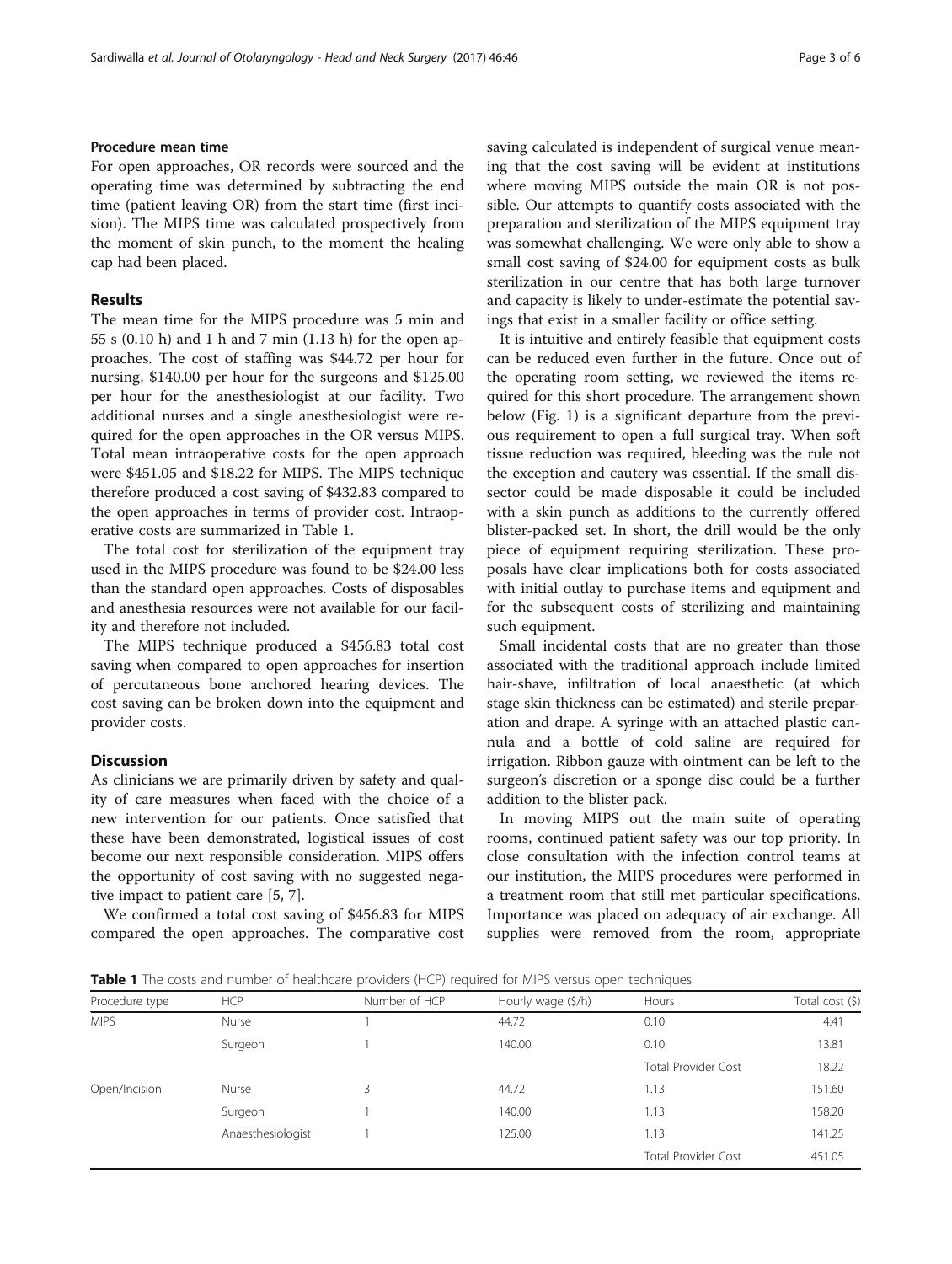Personal Protective Equipment (PPE) was worn, there was an external sink for surgical scrub, the door was not opened during the procedure and a terminal clean was performed between cases.

There are theoretical concerns regarding any procedure where dura, brain tissue or cerebrospinal fluid (CSF) might be encountered and equally so where surgical procedures might generate a blood and bone dust aerosol. There is precedent for procedures such as burr hole drilling for intracranial pressure monitoring being performed at the bed side with proven safety [\[10](#page-4-0)]. We propose that surgical venue is not the most important factor in determining operative risk, provided that correct protocols are followed, and sterility concerns are satisfied. There have been no long-term complications such as fixture failures in our cohort and all devices are still being worn by patients. Our group will be publishing a case-series evaluation of this cohort and long-term data of MIPS outcomes from other groups will soon be made available [[11](#page-5-0), [12\]](#page-5-0). Institutionalized memory of earlier more bloody techniques used for implant placement may need to be faced and discussed during such a transition (Fig. 2).

This study employed a simple cost difference analysis only taking into account measurable direct costs. The simplicity of this approach made the cost calculations easy to compute. The only direct cost that was not captured was that of anaesthetic resources during the operation due to facility constraints except for the anesthesiologist's fee. These would be expected to be greater in the open approach not least as many such cases are performed using general anaesthetic requiring intubation, monitoring and recovery. The cost saving of \$456.83 could therefore grossly underestimate the total direct cost saving.

An inherent shortcoming of a direct cost analysis is that it fails to capture future and indirect costs. Indirect costs could be categorized as those borne by the patient or those assumed by the health service. Reduced aftercare is likely to represent a further potential cost saving. In our experiences so far, MIPS has offered a faster recovery time as there is little to heal and this is consistent with results that involved less soft tissue undermining [[5\]](#page-4-0).

Indirect cost savings to the healthcare system include the benefit of regaining over two hours of prime operating time including procedure and turnaround that frees up facilities and staff to allow for other more urgent operations to be completed. In addition to this, the logistical consideration of performing MIPS procedures as day cases is that a hospital bed is not required. Procedures will not be cancelled due to a lack of overnight hospital bed availability. Hospital resources can be channeled more efficiently for surgical procedures that necessitate an overnight bed. Follow-up studies examining patient satisfaction, recovery time, quality of life, medical outcomes and functionality have not yet been published but are much anticipated and currently ongoing [[11, 12](#page-5-0)].

<span id="page-3-0"></span>

Fig. 1 Proposed reduction in surgical tray. From left: Drill with bit, skin punch, cannula, countersink drill bit, handpiece connector, combined abutment and fixture, raspatorium/ dissector, healing cap

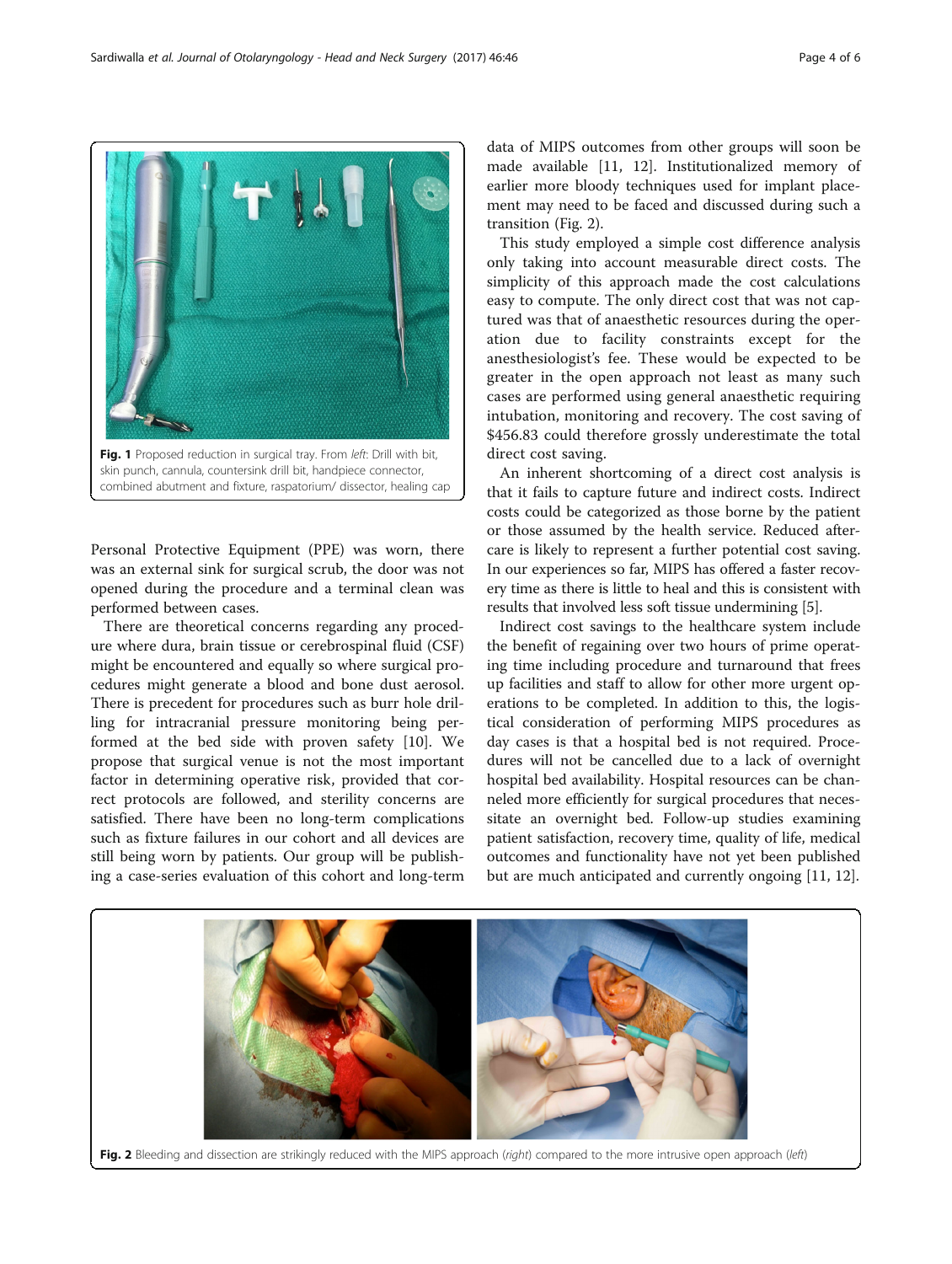<span id="page-4-0"></span>A limitation of this study relates to imperfect case matching between MIPS and open approach surgeries. Patient demographics and patient comorbidities likely affect surgical duration, and this was not strictly controlled for in our study, but randomization was likely with our convenience sampling approach. Larger patient numbers, matching for measurable characteristics or systematic randomization in a prospective study could mitigate the potential for bias in future analysis. Despite this, there is a clear and intuitive trend of the opportunity for cost saving.

As medical professionals, we have a responsibility to ensure that the services we provide are safe, high quality and economically efficient. When alternative procedures to the current standards have been demonstrated to show those qualities, they should be considered as changes to normal practice. This study has demonstrated the obvious economic benefit of taking the simplified MIPS technique out of the main operating suite. We have confirmed that MIPS has a reduced mean time of operation and staff costs. Equipment cost savings have not been fully captured in this study and are likely to have been under-estimated.

### Conclusion

This is the first published study documenting the direct cost benefits of the MIPS procedure compared to open approaches. Lower equipment costs and reduced healthcare professional fees make this true regardless of where the procedure is performed. The study has also demonstrated the suitability of performing MIPS outside the traditional operating room setting, as it is quicker and less invasive. In moving MIPS out of our main OR suite we were able to better utilize facilities and staff to allow for other more pressing operations to be completed. This study has calculated a considerable direct cost saving of at least \$456.83 per operation. This figure likely grossly underestimates the true total cost saving to the health care system and the individual patient when all direct, indirect and future costs are considered.

#### Abbreviations

BAHD: Bone anchored hearing devices; BCHI: Bone conduction hearing implants; CAD: Canadian Dollars; CSF: Cerebrospinal fluid; HCP: Healthcare providers; MIPS: Minimally Invasive Ponto Surgery; MSI: Medical Services Insurance; OR: Operating room; PPE: Personal Protective Equipment

#### Acknowledgements

The authors gratefully acknowledge the assistance of the following individuals who were instrumental in helping us to navigate the transition of the MIPS procedure from the main OR suite:

Elizabeth Gilfoy RN (Operating Room nurse Victoria General Hospital, Halifax) Daphne Murray RN ICP CIC (Cobequid Community Health Centre) Alyson Lamb RN MN MHA (Health Services Manager, Victoria General Hospital, Halifax).

#### Funding

None.

#### Availability of data and materials

Not applicable.

#### Authors' contributions

YS was responsible for the preparation of the manuscript, conducting the cost analysis, literature review, liaising with hospital departments and analyzing the data. NJ was involved in the preparation and editing of the manuscript, and was the Fellow for all of the MIPS cases. DPM was the lead surgeon responsible for all MIPS cases and contributed and edited the manuscript. All authors read and approved the final manuscript.

#### Authors' information

YS is a second year medical student at Dalhousie University. NJ was an otology fellow at Dalhousie University and currently a consulting ENT surgeon in Sydney, Australia. DPM is a staff physician at the Queen Elizabeth II Health Science Center and assistant professor at Dalhousie University.

#### Competing interests

DPM has participated in scientific meetings and workshops arranged by Oticon Medical where travel and accommodation costs were provided. YS and NJ have none to declare.

#### Consent for publication

See above.

#### Ethics approval and consent to participate

Institutional permission from Queen Elizabeth II Health Sciences Centre in Halifax, Nova Scotia to report financial data was obtained. No patient data is reported.

#### Publisher's Note

Springer Nature remains neutral with regard to jurisdictional claims in published maps and institutional affiliations.

#### Author details

<sup>1</sup> Faculty of Medicine, Dalhousie University, Halifax, NS, Canada. <sup>2</sup> Division of Otolaryngology – Head and Neck Surgery, Dalhousie University, Halifax, NS, Canada. <sup>3</sup>Discipline of Surgery, Sydney Medical School, University of Sydney Sydney, Australia. <sup>4</sup>QEII Health Science Center - VG Site Otolaryngology, 5820 University Ave - Rm 3037, Halifax, NS B3H 2Y9, Canada.

#### Received: 22 February 2017 Accepted: 26 May 2017 Published online: 12 June 2017

#### References

- 1. Lustig LR, et al. Hearing rehabilitation using the BAHA bone-anchored hearing aid : results in 40 patients. Otol Neurotol. 2001;22:328–34.
- 2. Bento RF, Kiesewetter A, Ikari LS, Brito R, Bone-anchored hearing aid (BAHA): Indications, functional results, and comparison with reconstructive surgery of the ear. Int Arch Otorhinolaryngol. 2012;16:400–5.
- 3. Westerkull P. The Ponto bone- anchored hearing system. Adv Otorhinolaryngol. 2011;71:32–40.
- 4. Secreteriat MA. Bone anchored hearing aid: an evidence based analysis. Ont Health Technol Assess Ser. 2002;2:1–47.
- Johansson M, Holmberg M, Hultcrantz PM. Bone anchored hearing implant surgery with tissue preservation – a systematic literature review. Oticon Med Rev. 2015;M52107INT.
- 6. Woolford T, Morris D, Saeed S, Rothera M. The implant-site split-skin graft technique for the bone-achored hearing aid. Clin Otolaryngol. 1999;24:177–80.
- 7. Hultcrantz M. Outcome of the bone-anchored hearing aid procedure without skin thinning: a prospective clinical trial. Otol Neurotol. 2011;32:1134–9.
- 8. Halvorson G. Understanding the trade-offs of the Canadian health system. Healthc Financ Manage. 2007;61:82–4.
- 9. Forner D, Phillips T. Submental island flap reconstruction reduces cost in oral cancer reconstruction compared to radial forearm free flap reconstruction: a case series and cost analysis. J Otolaryngol Head Neck Surg. 2016;45:1–8.
- 10. Bochicchio M, Latronico N, Zappa S, Beindorf A, Candiani A. Bedside burr hole for intracranial pressure monitoring performed by intensive care physicians. A 5-year experience. Intensive Care Med. 1996;22:1070–4.